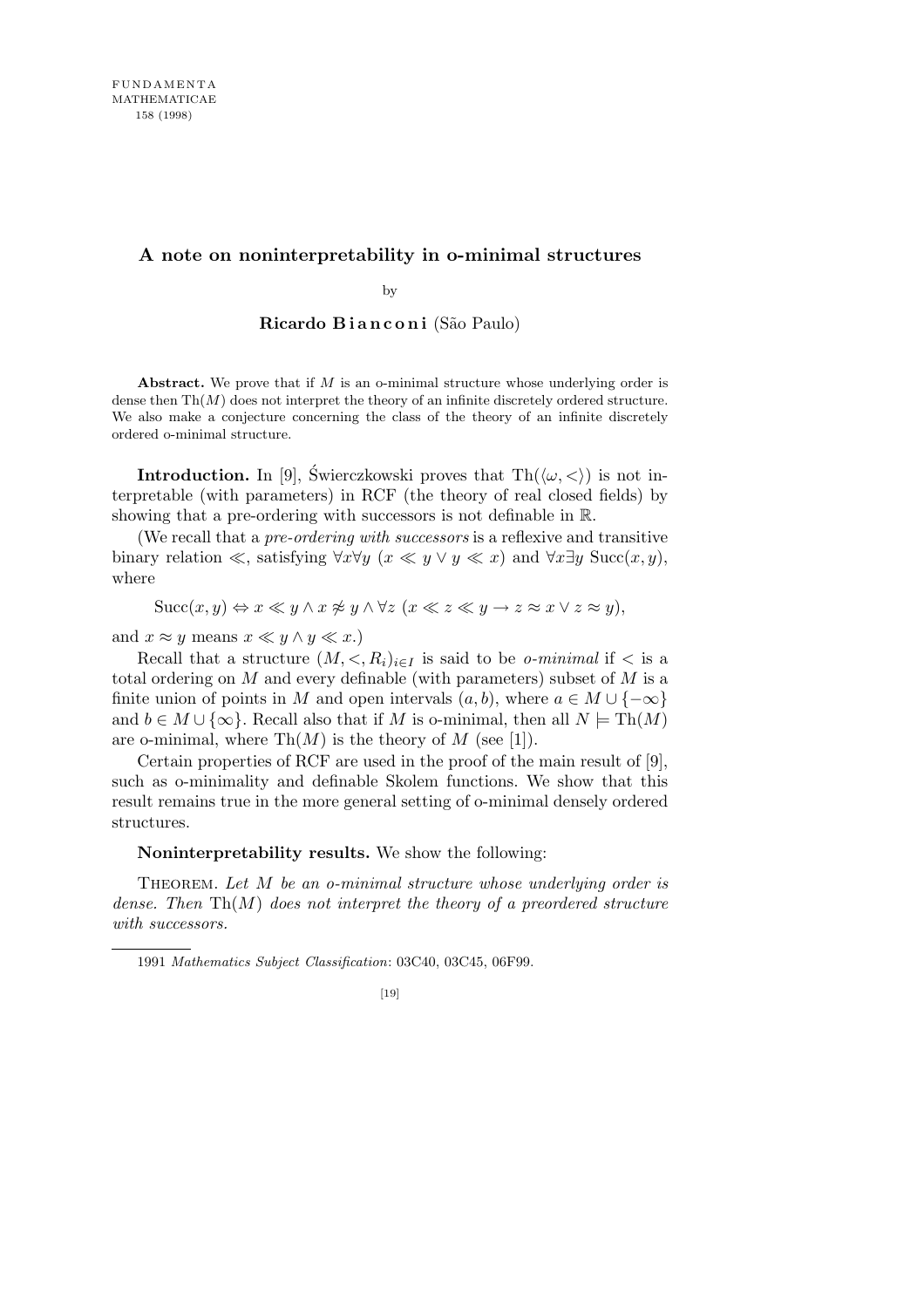20 R. Bianconi

The proof is done in the following three lemmas. We closely follow [9].

We assume familiarity with the notions of interpretability, definability and o-minimality. The reader should consult [1], [2], [4], [7] and [8].

Suppose that *M* is a densely ordered o-minimal structure.

LEMMA 1. Let  $L_0 ⊂ L_1 ⊂ \ldots$  be a strictly increasing sequence of infinite *subsets of M such that the boundary*  $\partial L_n$  *of each*  $L_n$  *has at most*  $K$  *elements, for a fixed positive integer K. Then the difference*  $L_{i+1} \setminus L_i$  *is infinite for infinitely many i.*

Proof. It is exactly the same as the proof of Lemma 3.1 of [9], and remains true for any Hausdorff space *M* without isolated points.

Lemma 2. *There does not exist a definable pre-ordering of M for which there is an infinite sequence*  $x_0, x_1, \ldots$  *such that every*  $x_{i+1}$  *is an immediate successor of x<sup>i</sup> .*

P r o o f. Compare with the proof of Lemma 3.2 in [9].

Suppose that  $\ll$  is a definable pre-ordering of *M*, and  $(x_i)_{i\lt\omega}$  is a sequence such that  $M \models \text{Succ}(x_i, x_{i+1})$  for each *i*. Let  $L_i = \{x \in M : x \ll x_i\},$  $i < \omega$ . These sets are definable by a formula  $\Lambda(x, x_i)$ , whose parameters include the  $x_i$ 's. Let  $\approx$  denote the equivalence relation associated with  $\ll$ . By the o-minimality of *M* (using Theorem 0.3(a) of [2]), there is a  $K < \omega$  such that  $|\partial L_n| \leq K$  for all  $n < \omega$ . Therefore, Lemma 1 applies. This means that there are infinitely many infinite  $\approx$ -classes in *M*, a contradiction to o-minimality, by [5], Proposition 2.1.  $\blacksquare$ 

LEMMA 3. There is no definable pre-ordering with successors in  $M^d$ ,  $d$  ≥ 1*.* 

P r o o f. We do this by induction on  $d \geq 1$ , the case of  $d = 1$  being treated in Lemma 2.

Now, suppose that the result is true for  $d = 1, \ldots, n$  and let M be an o-minimal structure such that on  $M^{n+1}$  there is a definable preorder  $\ll$  with successors and  ${\{\overline{a}_i\}}_{i \in \omega}$  is a sequence in  $M^{n+1}$  satisfying  $Succ(\overline{a}_i, \overline{a}_{i+1})$  for all *i*. The equivalence relation  $\approx$  on  $M^{n+1}$  corresponding to  $\ll$  is definable, so there are only finitely many  $\approx$ -classes  $[\overline{a}] \subseteq M^{n+1}$  which have nonempty interior (i.e., contain an  $(n + 1)$ -cell). Thus, there is no loss in generality if we assume that none of the equivalence classes  $[\bar{a}_i]$  contains an  $(n+1)$ -cell, whence none of the closed intervals for the preorder  $\ll$ 

$$
[\overline{a}_0, \overline{a}_n] = [\overline{a}_0] \cup \ldots \cup [\overline{a}_n], \quad n \in \omega,
$$

contains an  $(n + 1)$ -cell (see the Cell Decomposition Theorem in [1] and [2]). It follows that the set  $\Sigma(\bar{x}) = {\bar{a}_i \ll \bar{x} \wedge [\bar{a}_0, \bar{x}] \text{ does not contain an}}$  $(n+1)$ -cell:  $i \in \omega$  of formulas is consistent with the theory of  $(M, \overline{a}_i)_{i \in \omega}$ .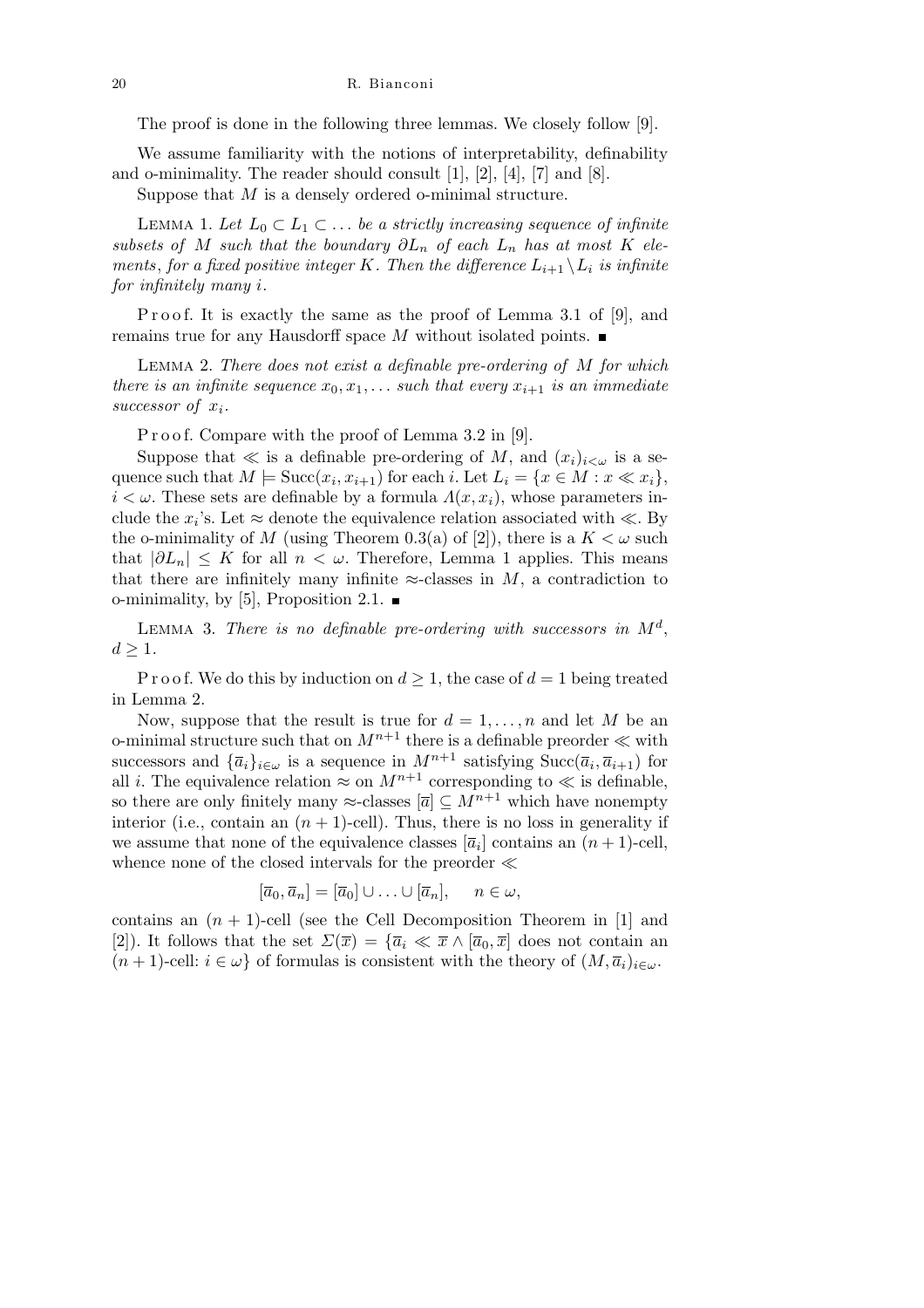Now let  $M_1$  be an  $\omega_1$ -saturated elementary extension of  $M$ . Then  $M_1$ is o-minimal, by [6]. Also, by the saturation property, there is an  $\bar{a}_{\infty}$  in *M*<sup>*n*+1</sup> such that  $\bar{a}_i \ll \bar{a}_\infty$  for all  $i \in \omega$  and the closed interval  $I = [\bar{a}_0, \bar{a}_\infty]$ does not contain an  $(n + 1)$ -cell. By the Cell Decomposition Theorem, *I* is the union of finitely many cells of dimension at most *n*. So there is a *k*-cell  $X \subseteq I$  ( $k \leq n$ ) intersecting infinitely many  $\approx$ -equivalence classes [ $\overline{a}_i$ ]. Using a definable homeomorphism  $h: X \to M^k$  and the induction hypothesis we arrive at the required contradiction.

We finish by stating the following conjecture. But firstly we recall from [8] the following definition.

Definition. A structure *M* is said to be a *discrete o-minimal structure in the broad sense* if it is an infinite linearly ordered structure such that the set of points which have no immediate predecessor or immediate successor is finite and the definable sets in *M* are finite unions of intervals with endpoints in *M ∪ {±∞}*.

CONJECTURE. Let M be an infinite o-minimal discretely ordered structure (in the broad sense as above) in a countable language. Then  $\text{Th}(M)$ interprets Th $(\omega, <)$ . We conjecture that, conversely, Th $(\omega, <)$  interprets  $\mathrm{Th}(M)$ .

(By [6] and [8], the theory of such an *M* is not *rich* enough to define too many sets or functions.)

**Acknowledgements**. The author wishes to thanks Prof. Jan Mycielski for the attention given during the preparation of this paper. The author is also very grateful to Professor Stanisław Świerczkowski for his careful reading of the various versions of this paper, for his remarks which contributed to improving the text (mainly giving a better proof of Lemma 3) and also for finding a serious flaw in the pretended proof of the conjecture stated above.

The author received partial support from CNPq.

## **References**

- [1] L. van den Dries, *Tame Topology and O-minimal Structures*, London Math. Soc. Lecture Note Ser. 248, Cambridge Univ. Press, 1998.
- [2] J. Knight, A. Pillay and C. Steinhorn, *Definable sets in ordered structures II*, Trans. Amer. Math. Soc. 295 (1986), 593–605.
- [3] J. Krajíček, *Some theorems on the lattice of local interpretability types*, Z. Logik Grundlagen Math. 31 (1985), 449–460.
- [4] J. M y cielski, P. Pudlák and A. Stern, A lattice of chapters of mathematics (*interpretations between theorems*), Mem. Amer. Math. Soc. 426 (1990).